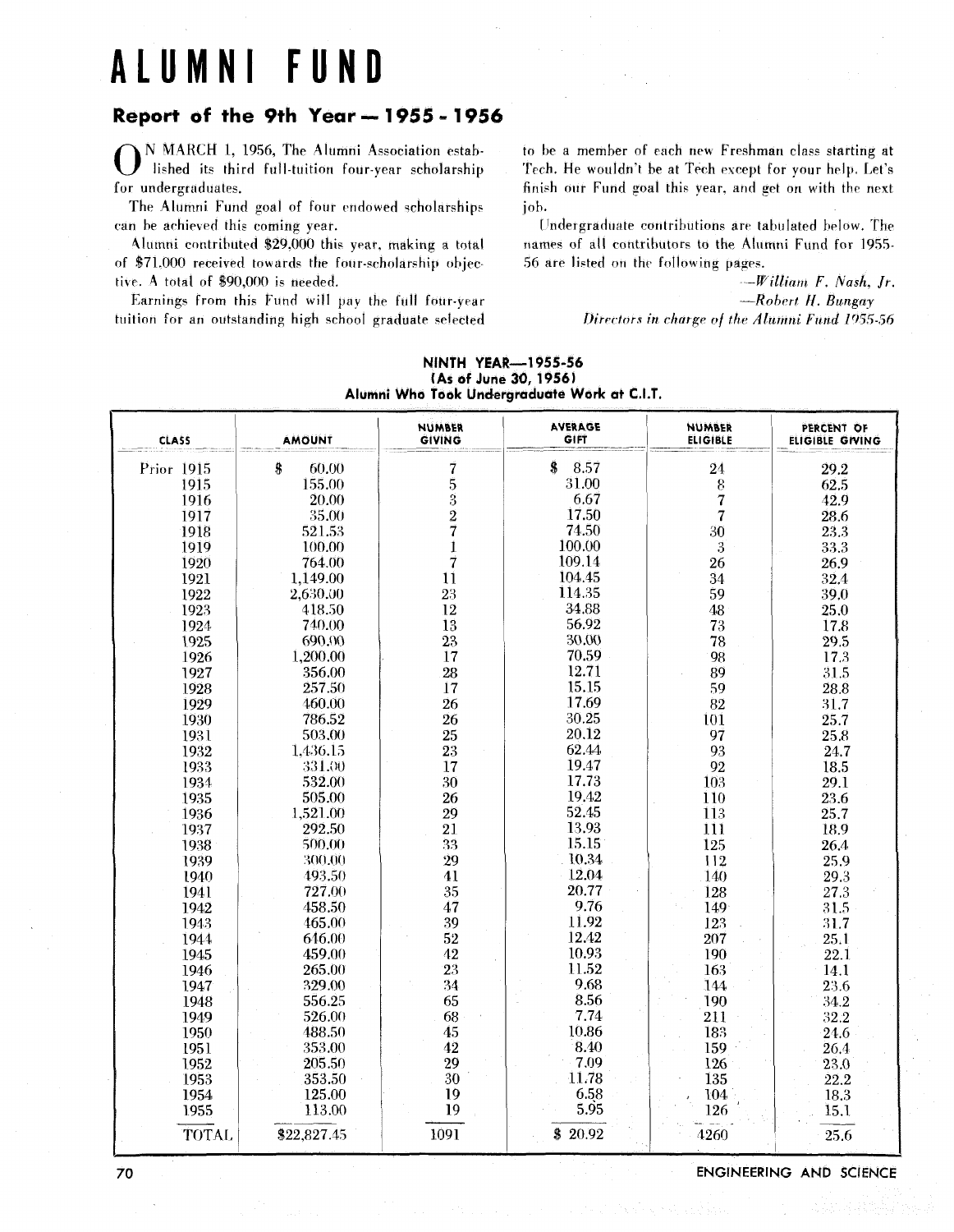# CONTRIBUTORS TO THE ALUMNI FUND, 1955-1956

Van den Akker, J. A.

1896 Haynes, D. M. 1906 Canterbury, H. H. 1911 Ward, R. V. 1912 Humphrey, N. E. 1913 Koch, L. J., Jr. 1914 Lavagnino, E.<br>Morse, V. F. 1915 Andrews, R. D.<br>Burt, E. A.<br>Holmes, W. M.<br>Holt, H. B.<br>Wilcox, C. H. 1916 Chamberlain, B.<br>DuMond, J. W. M.<br>Rich, K. W. 1917 Kensey, A. Richards, R. T. 1918 Priories<br>
Hainsworth, W. R.\*<br>
Heywood, G. B.<br>
Hoge, E. R.<br>
Karge, F. W.<br>
Shade, N. R.<br>
Shith, A. Smith, A. A. 1919 La Vene, C. C. 1920 Barton, P. D. Crosby, P. N.<br>Crosby, P. N.<br>Ehrenfeld, D.\*<br>Hounsell, T. C.<br>Mounsell, T. C. Sawyer, M. A.<br>Smith, R. C.<br>Woodbury, R. E. 1921 Case, H. R. Case, H. R.<br>Catlin, A., Jr.<br>Champion, E. L.<br>Honsaker, H. H.<br>Malaby, Z. T., Jr.<br>Mintie, E. H.<br>Mullin, W. B.<br>Raymond, A. L.<br>Scribner, H. I.<br>Simpson, C. F.<br>Stenzel, R. V. 1922 Alles, G. A.<br>Ames, P. R. Ames, P. R.<br>Biddle, C. J.<br>Bridgeford, F. R.<br>Clever, G. H.<br>Darnell, D. W.<br>Erb, L. H.<br>Essick, B.<br>Hannel, T. J.<br>Hall, A. D.<br>Hathaway, E. A.<br>Henny, G. C.\*<br>Honsaker, J., Jr.<br>Hopper, F. L.<br>Hopper, F. L.<br>Jasper, W.

Keith, C. R.<br>Knight, A. W.<br>Kohtz, R. H.<br>Marsh, H. N.<br>Smith, G. K. Vesper H. G.<br>Whistler, A. M.<br>Wilson, W. F. 1923 Baier, W. E.<br>Bangham, W. L.<br>Barnett, H. A. Barnett, H. A.<br>Blakeley, L. E.<br>Dillon, L.<br>Fowler, L. D.<br>Gilbert, W. E.<br>Lewis, H. B. Lewis, H. B.<br>Loughridge, D. H.<br>North, J. R.<br>Schonborn, R. J.<br>Suuth, L. G.<br>Stromsoe, D. A. 1924 Anderson, K. B. Clark, R. S Clark, R. S.<br>Coodhue, H. W.<br>Irwin, E. M.<br>Irwin, E. M.<br>Jenkins, G. V.<br>Xalichevsky, V. A.<br>Layton, E. N.<br>Layton, C. W.<br>Wakeman, C. M.<br>Wilson, E. A.<br>Wilson, E. A.<br>Wilson, E. A.<br>Wilson, E. A. 1925 1925<br>
Alderman, R. E.<br>
Atherton, T. L.<br>
Burmister, C. A.<br>
Clayton, F. C. A.<br>
Dalton, R. H.<br>
Ferkel, A. J.<br>
Freeman, H. R.<br>
Hart, E. W.<br>
Hart, E. W.<br>
Hart, E. W.<br>
Hart, E. W.<br>
Heilbron, C. H., Jr.<br>
Heilbron, C. H., Jr.<br>
Hen Henderson, L. P. Hertenstein, W. Jones, H. J.<br>Miller, L. M. Miller, L. M.<br>Pauling, L. C.\*<br>Prentice, L. B.<br>Rivinius, P. C.<br>Salsbury, M. E.<br>Schlegel, G. M.<br>Simpson, T. P.<br>Spurlin, C. D.<br>Stanton, R. J.<br>Stanton, R. J.<br>Stanton, R. J.<br>Stanton, R. J. 1926 Anderson, A. B. Baker, J. C.<br>Ball, A. M. Ball, A. M.<br>Dinsmore, D. G.<br>Edwards, M. W.<br>Erhs, J. L.<br>Friauf, J. B.\*<br>Graham, G.<br>Kiastings, J. W.<br>Kiech, C.<br>Kinsey, J. E.<br>Kirkehy, E.<br>Kossiakoff, A.<br>Pompeo, D. J.<br>Schott, H. F. Serrurier, M.

Wisegarver, B. B.<br>Wulf, O. R.\* 1927 Aultman, W. W.<br>Bailly, F. H. Baldwin, M. A.<br>Baxter, E. R. Blankenburg, R. C.<br>Bower, M. M. Capon, A. E.<br>Case, J. G.<br>Creveling, R.<br>Farrar, H. K. Farrar, H. K.<br>Gardner, D. Z., Jr.<br>Heilbron, R. F.<br>Heilbron, R. F.<br>Jaeger, V. P.<br>Loxley, B. R.<br>Mendenhall, H. E.\*<br>Moore, G. E.<br>Moore, G. E.<br>Moore, R. M.<br>Peterson. H. Moore, R. M.<br>Peterson, H. F.<br>Peterson, T. S.<br>Ralston, L. W.<br>Reynolds, R. W.<br>Schultz, M. N. .<br>Schultz, M. N. .<br>Starke, H. R.<br>Naile, R. B., Jr.<br>Warner, A. H. Warner, A. H. \*<br>Watson, R. M. 1928 Armstrong, R. C.<br>Beckman, A. O.\*<br>Biddle, S. B., Jr.<br>Coulter Biddle, S. B., Jr.<br>Cosher, K. I.<br>Crosher, K. R.<br>Evans, R. D.<br>Gewertz, M. W.<br>Jacobs, W. M.<br>Jacobs, W. M.<br>Jacobs, C. S.<br>Lanko, G. S.<br>Lindvall, F. C.\*<br>Lombard, A. E. Jr.<br>Lombard, A. E. Jr.<br>Lombard, A. E. Jr. McFaddin, D. E. Millikan, C. B.\*<br>Nichols, D. S.<br>Neel, F.<br>Renz, C. F.\* Sechler, E. E.<br>Shaffer, C. C.<br>Tuttle, E. E. 1929 Atwater, E.<br>Baker, B.<br>Birge, K. R.<br>Clark, D. S. Cline, F. R.<br>Corbin, H. A. Corbin, H. A.<br>Cravitz, P.<br>Dunham, J. W.<br>Evans, T. H.<br>Exley, S. T.<br>Findlay, W. A.<br>Frendendall, B. F.<br>Grimes, W. B.<br>Haeff, A. V.\*<br>Hincke, W. B.\*<br>Hugg, E. B.<br>Huston, H. M.<br>Meeling, H. J.<br>Keeling, H. J.<br>Keeling, H. J. Kingman, K. E. Milliken, D. B. Myers, A. E.

Niles, J. A.<br>Raitt, R. W.<br>Reed, H. C. Roberts, B. Rummelsburg, A.<br>Weismann, G. F.<br>Wheeler, F. A. 1930 Alderman, F. E.<br>Atkinson, R. B.\*<br>Barnes, D. P.\*<br>Bechtol, I. C. Blohm, C. L.<br>Bode, F. D.<br>Bungay, R. H. Butler, A.<br>Carberry, D. E. Carlson, C. F.<br>Clark, J. D.<br>Crawford, F. G. Giebler, C.<br>Hopper, R. E. Johnson, J. J. Johnson, N.\*<br>Jones, H. R. E.<br>Kinney, E. E.\*<br>Levine, E.<br>Myers, H. G. Pleasants, J. G.\*<br>Pritchett, J. D. Frienci, J. D.<br>Ross, G. A.<br>Sawyer, H. G.<br>Sheffet, D.<br>Stirton, R. I. Thayer, E. M.<br>Towler, J. W. Wilkinson, W. D.<br>Zipser, S. 1931 1931<br>
1931<br>
Arnold, W. A.<br>
Bolles, L. W.<br>
Boothe, P. M.<br>
Cogen, W. M.<br>
Cogen, W. M.<br>
Cerschler, J. S.<br>
Cerschler, J. M.<br>
Creen, E. F.<br>
Green, E. F.<br>
Hill, E. S.\*<br>
Hoch, W. C.<br>
Kinney, E. S.<br>
Kincher, C. E., Jr.<br>
Kincher, C Langsner, G.<br>Lehman, R. M.<br>Lewis, G. E.<br>McMillan, J. R. Overhage, C. F. J.<br>Peer, E. S. *i* eti, *p.* 3.<br>Peterson, R. A.<br>Pratt, L. D.<br>Sinnette, J. T., Jr.<br>Trostel, E. G. Widess, R.<br>Wilmot, C. A. 1932 Arnerich, P. F. Americii, F. F.<br>Barton, M. V.<br>Bowler, G.E.<br>Bradburn, J. R. Fragman, J. R.<br>Foss, R. E.<br>Freeman, R. B.<br>Graff, D. B.<br>Harsh, C. M.<br>Hibbs, F. J., Jr. Hodge, M. S.

Kent, W. L. Leermakers, J. A.\* Lyons, P. B. Maass, R. Parsons, P. G.<br>Pruden, W. F.<br>Roach, H. Schuhart, M. A.<br>Sheffet, J. Sheret, J.<br>Shockley, W.<br>Shull, G. O.<br>St. Clair, R. W.<br>White, M. P. Wilson, C. E. 1933 Barlow, W. H.<br>Barton, R. C.\* Berkley, G. M.<br>Clifford, A. H.\*<br>Edwards, E. C.\* Hayes, E. A.<br>Hofmann, O. D.<br>Keeley, K. V.<br>Kemmer, P. H.\*<br>Lewis, W. H.<br>Libby, A. F.<br>Mathewson, A., Jr.<br>Mendenhall, J. D.<br>Poulson, D. F.<br>Prater, A. N.\*<br>Randall, J. A.<br>Root, L. E.\*<br>Scholtz, W.<br>Sparling, J. N.\* Hayes, E. A. Sparling, J. N.<br>Strauss, F. E.<br>Wattendorf, F. L.\* Wheeler, W. T.<br>Widess, M. B. Wilking, A. P. 1934 Bahcock, H. W.<br>Bollay, W.\* Charters, A.<br>Childers, M. C. Cleveland, D. L. Cleveland, D. L.<br>Cogen, S.<br>Craig, C. C.<br>Donahue, W. R., Jr.<br>Escherich, R. H. Escherich, K. H.<br>Felt, R. C.<br>Gordon, G.<br>Gulick, H. E.<br>Haskins, R. W.<br>Howard, E. R.<br>Judson, J.<br>Aufrann, C. Judson, J.<br>McCann, G.<br>McFadden, W. C.<br>McRae, J. W.\*<br>Miller, G. O. Newton, C.V.<br>O'Neil, H. M. Diven, H. M.<br>Paxson, E. W.<br>Pearne, J. F.<br>Poiter, A. F.\*<br>Schaak, F. A., Jr.<br>Sherborne, J. E.<br>Sherborne, J. E. Shoemaker, O. H.<br>Shoemaker, O. H.<br>Smith, G. S. Thompson, A. E.<br>Ugrin, N. T. Weaver, G. W. 1935 Baldwin, L. W.<br>Davenport, H. W.

Davenport, L. B.

Davies, J. A.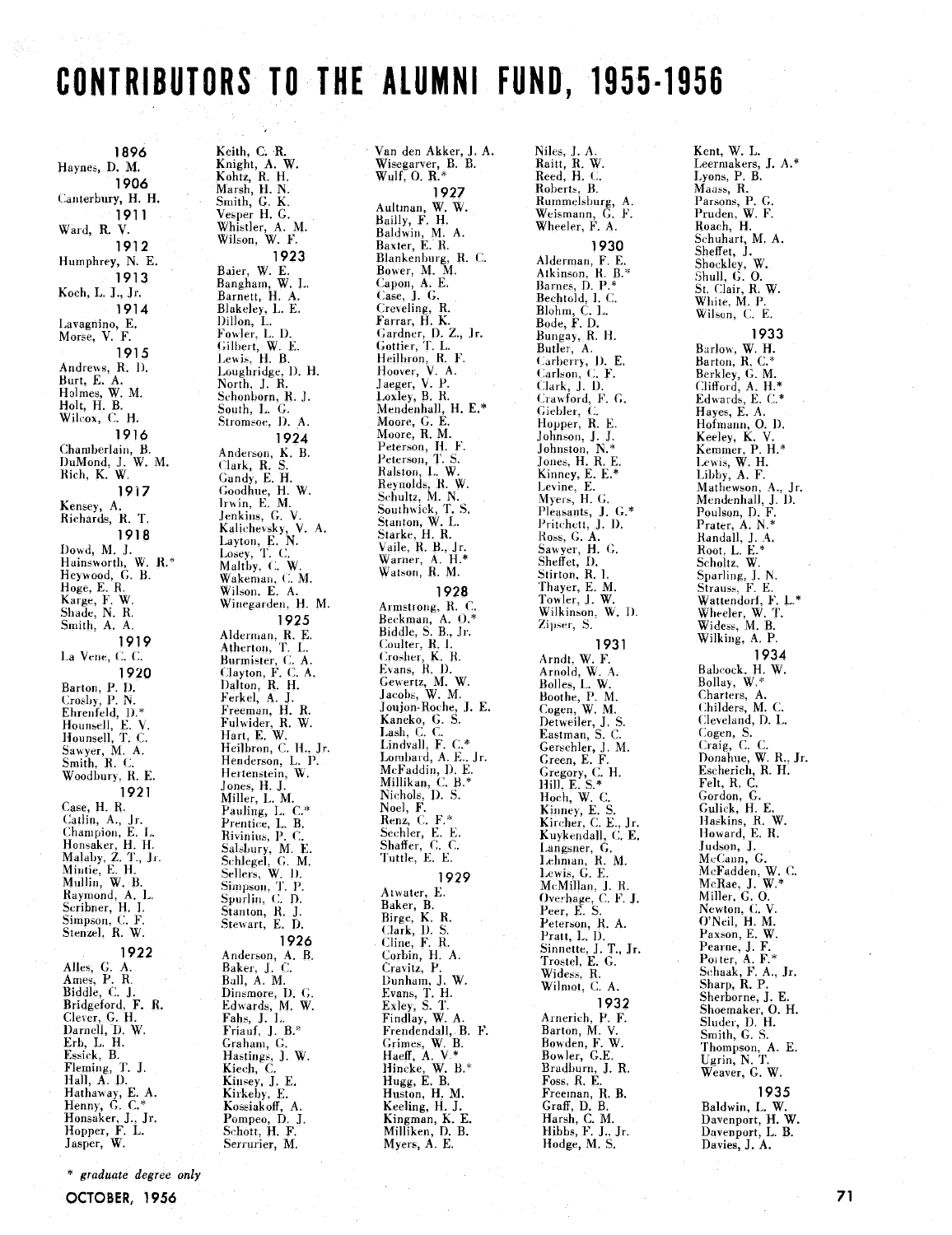#### Fund Contributors . . . **CONTINUED**

Dewees, **N. B.**  Etz, A. N. Fussell, R. G. Gluckman, H. P.<br>Halloran, J. J. Higley, J. B.<br>Jahns, R. H. Jahns. R. H. Jennison, J. H. Jones, R. *G.*  Ketchum, M. **C.**  Keyes, W. F., Jr. Levy, H. A. Lindsav C. **W.**  Nies, N. P. Oliver, B. M.' Parr, W. S.\*<br>Ray, A. A.<br>Reynolds, E. H.<br>Roehm, J. M.\*<br>Sheff, S. D.<br>Stick, J. C., Jr. Stuppy, L. J. Taylor, J. C. Thomas, C. F. Willits, V. W.

1936 Best, C. W.<br>Bolster, C. M.\*<br>Boothe<u>,</u> R. H. F. Davis, F. W.<br>Dickinson, H. B.<br>Dilworth, R. P.<br>Graham, E. W.\*<br>Harker, D.\*<br>Harker, D.\*<br>Heitz, R. G. Jensen, R.<br>Johnson, F. L. Jordan, *k.* B. Klocksiem, J. P. LaBoyteaux, **E.**  Mclntyre, R. A. McMahon, M. M. Morse, C. **A.**  Mailer, C. R. Ostergren, R. H.\* Ramo, S.\* Schneider, P. J. Serrell. P. **V.** H. Spalding, L. P. Stitt. F. B." Swanson, W. E. Thompson, **T.**  Unholtz. K. Vermeulen, T. Veysey, V. V. Watanabe, K. Whipp, D. M.<br>Wooldridge, D. E.\* **1937**  Brice, **R.** T.\*

Briggs, S. W. Carrick, H. H., Jr. Carroll, G. E. Edwards, J. S., Jr. Feuer, S. I. Frost, H. H. Harris, D. **R.\***  Johnson, C. B. Kinley, J. C. Levinton, H. L.\*<br>Lipson, S. L.\*<br>Lloyd, P. E.\*<br>Lockwood, R. B.<br>Miller, H. H.<br>Miller, N. H.\* Miller. W. B. Moore, W. L. Nichols, D.

**graduate** *degree only* 

Poggi, M. J. Ridgway, R. L. Schaffner. P. C. Strong, **F.'**  Sdlwold, J. L. Summerfield, M.^ Walley, B. Webster. M. H. Wiley, **d. F.\***  Wyckoff, P. H." Wylie, **W.** *G.*  1938 Althouse, W. S. Baker, **J.** R. Bertram, S. Boiler, H. B. Bower, C. D. Cardwell, W. T., Jr. Clarke, **C.** W. Davidson. D. D. Davis, **L.'**  Davis, **T. V.**  Dixon, B. A., Jr.<br>DuFresne, A. F.<br>Ellis, H. B.<br>Farnham, J. D.<br>Farnham, J. D.<br>Farnham, J. W.\*<br>Friend, C. F.<br>Hopkins, H. S.<br>Joek, S. S.\*<br>Jewett, F. B., Jr.<br>Johnson, E. A., Jr.<br>Johnson, E. A., Jr.<br>Jurs, A. E., Jr. Keller, S. H. Koch, W. L.\*<br>Milburn, W. E. Nagamatsu, H. T.<br>Nash, W. F., Jr.<br>North, H. Q.<br>Nunan, J. K.\* Olds, R. H. Osborn, E. F.\* Reamer, H. **H."**  Robinson, C. F.\* Sherwood, D. M. Van Horn, J. W. Wald, G., Jr. Warren, D. R. Watson, S. E., Jr. Weinbereer. E. **L.**  Wilson, *G.* **P.**  Wood. H. .I. 1939 Anderson. C. R. Battle. **J.** A. Beanfield, B. F." Beck. D. **W.**  Bishop, R. H. Brown, P. H. Cabeen, W. R.\* Carstarphen, C. **F.**  Carter. R. T. Garcier, G. O.<br>Devirian, P. S.<br>Drescher, A. B.\*<br>Fischer, R. A.<br>Goodell, J. H.<br>Green, W. M. Hance, H. V. Horowitz, N. H.\* Knoblock, F. D.\*<br>Levet, M. N.<br>McKinlay, J. R.<br>Macleish, K. G.<br>Morikawa, G. K. Pullen, K. A. Radovich, F. Roudehush, B. V. Rnggiero. R. J.

Smith, **M.** F.' Smith, P. L. Smith. P. E. Snyder, W. **M.**  Stones, J. **E.**  Stosick, A. J.' Sullivan, E. F. Tregidga, A. C.\*<br>VanDusen, L. W. Wilson, J **N.'**  Winchell, R. W. Zumwalt. L. R.\* **1940** 

Barber, *G.* C. Blackinton, R. **J.**  Brewer, A. F. Brewer, L. Brunner, F. C.<br>Brunner, F. C.<br>Crockett, H. C.\*<br>Daams, G. .<br>Dickerson, E. 0.<br>Doolittle, R.\*<br>Fox, S. W.\*<br>Glassco, R. B. Grigg. R. W. Harper, J. **C**  Heifer, R.\* Jongeneel, J. W.<br>Kohl, J.<br>Kupfer, D. H.<br>Larson, W. R.<br>Laue, E. <u>G</u>. Lemm, W. Loeffler, D. E. Moore. R. S. Reynolds. H. W.. **Sr.**  ~ichards, R. G. Russell, C. D.\*<br>Samuel, H. D., Jr.<br>Sandiford, P. L., Jr.<br>Scarborough, W. B. Smith, R.- Staatz, M. H. Steinrnetz, **I).** H., I11 Stone. N. C. Stone, W. W., Jr.<br>Stoner, W. A*.*<br>Sumner, H. C.\* Tielrooy, J.<br>Todd, G. J.<br>Weir, G. B.<br>Whittlesey, D.<br>Wilts, C. H.<br>Wouk, V.\* Young, R. B. 1941

Acker, R. M.<br>Bersbach, A. J.<br>Bowles, R. R. Bramhall, G. H. Brandenberger. L. J. Brooks, P. D.<br>Chapin, W. F.<br>Clarke, F. W.<br>Corcoran, W. H.<br>Davis, W. Z. Dawson, D. E. Dobbins, W. **E.**  Elliott, Q. Eusey, M. V., Jr. Gaily, **S.** K. Greenhaigh, F. **M.**  Hall, **E.** A.\*

Harris. F. S., Jr.' Ikawa. M. Jones, G. A. Jones. J. **4.**  Leighton, R. B. Lewis, J. W.<br>Lewis, J. W.<br>Lockard, F. P.\* Rominger, J. F.<br>Rupnik, J. J<u>.</u>\* Silberstein, R. F.<br>Skalecky, F. H., Jr. Sohler, S. E.<br>Spikes, J. D.<br>Stewart, W. A.<br>Trues<u>d</u>ell, C. A. Wahrhaftig, C. A.<br>Wallace, R.<br>Weight, R. H.\*<br>Widdoes, L. C.<br>Wood, D. S. 1942 Albrecht, A. P. Allan, J. **R..**  Almassy, G. W. Andrew. R. A. Atkinson. T. *0.*  Baird, H. A. Bartlett, E. R.. **I1.**  Bauer, F. K. Brown. C. M. Brown, S. **W.'**  Church. S." Cox. R. **11.**  Crater, **W.** D. Felberg, F. H.<br>Franzini, J. B. Franzini, **J.** B. Freeman. J. **C..** Jr.' Fuller, W. P.. **St.\***  Gold, S. K. Goldin, R." Green. E. A. Greenwood, R.<br>Grossberg, A. L.<br>Hall, R. N.<br>Hendrickson, W. J. Holzman, G. Howell, B. F., Jr.\* Hunt, **C.**  Irving J. H. Kennedy, W. G.<br>Kirtley, T. L.\*<br>Kumm, E. L.<br>Lutz, P. B. McClain, **J.** F., Jr. McCornack, R. W. MrKihben. P. S. MacRostie, W.<br>Mader, P. M.<br>Miles, J. W. Moore, R. L.<br>Nyborg, M. M.<br>Osborne, H. G. Paul. A. **1).**  Pearsori. **C.** W. Rogers, W. L.<br>Riibel, J. H. Savit, C. H. Seegman, I. P.<br>Shapiro, H.<br>Skinner, M. J.<br>Smith, J. C. W.<br>Spurr, R. A.\*<br>Tomlinson. E. P.\* Urbach, K. Veronda, C. M. Webster, P. **W,**  Weller, L. **A.** 

Bishop, **A** S. Brown, E. I. Buchanan, J. W. Carter, C. L. Christianson, W. L. **Dazey.** M. H. Dubbs, C. A. Unristianson, W. L.<br>Dazey, M. H.<br>Dubbs, C. A.<br>Elmer, D. A.<br>Farmer, H. W., Jr. Flaiell, E. **W.**  Fleischer, E. P.<br>Frost, R. C.<br>Garner, H. K. Granichcr. D. 1. Griffith, **G. 1).**  Hoddcr, W. K. Fohncon, K. W Jones, **W.** L. Kendall, **G. 1.**  Lassen, H. A. Lawrence. **'T.** G Lingle, H. C.<br>McGee, C. G.<br>Mattson, D. F. Miller, H.<br>Morgan, S. P., Jr.<br>Neufeld, L. N. Ridland, **1. C.**  Schamberg. R. Sherwin, R. **M.**  Sin, R. *G.'*  Steinle, S. **E.**  Stirling, **L.** W.' Strickland, C. P. Sutton, R. **A.**  Feriney, **F.**  Terrell, 0. D. W arnken, L P ." Wheelock, W. S.

**1943** 

Bacon, J. W., Jr.

#### 1944

Abrarns, **L.** S. Allingham, R. E. Almquist, **C.** G.. Jr. Andrews, T. W. Bair, W. P. Barncs, F. A. Beauchamp, E. E.\*<br>Behrens, F. A., Jr.<br>Bond, W. H.<br>Buhler, R. D.\*<br>Buller, J. S.<br>Carter, T. A., Jr. Chadwick, J. H.. Jr. Dixon, H. H.\*<br>Earl, J. B. Fillippone, W. R.\* Furer, A. B.\*<br>Green, L., Jr.<br>Greenwood, D. T. Grimm, L. L. Hall, E. S. Hamilton, W. R.<br>Higgins, H. M.<br>Hughes, W. H.<br>Johnson, R. S.<br>Johnson, R. C.<br>Jopson, R. C.<br>Kerr, J. G. Kettler, J. R. Klock. R. W. Kott, W. 0 Kuhns, R. E. Lester, R. W. Lockwood, W. E., Jr.<br>Long, N. S. MacDonald, F. E., Jr. Mettler, R. F.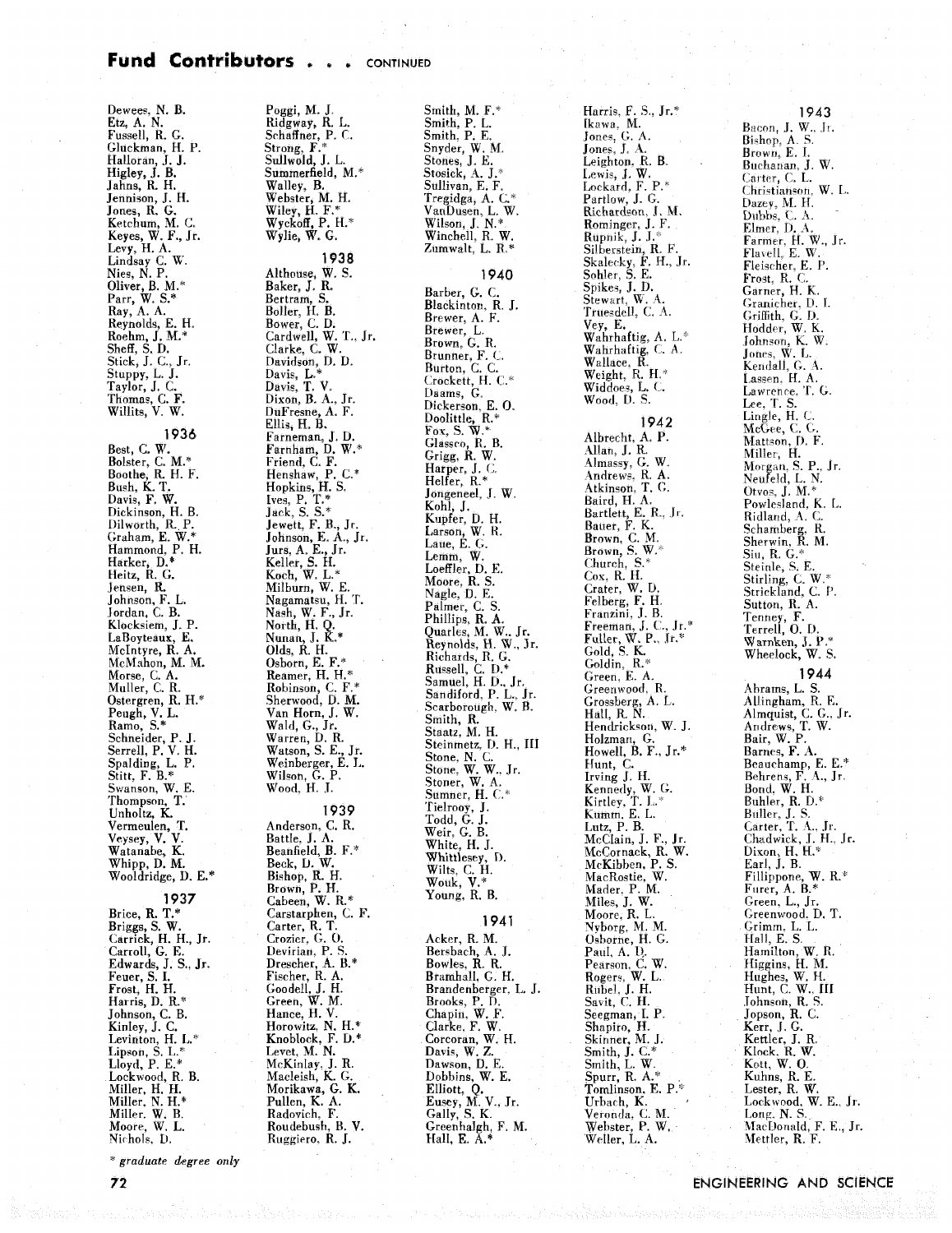# Fund Contributors . . . CONTINUED

Miller, C. B.<br>Mitchell, J. A.<br>Morris, F. W., Jr.<br>Nahas, R. T. Nelson, J. B.<br>Parks, R. J. Phelps, J. M. Proctor, H. B. Fiffenburgh, R. S.<br>Sandell, W. R.<br>Schnacke, A. W.<br>Scott, W. R., Jr.<br>Shor, G. G., Jr. Snor, G. G., Jr.<br>Sigworth, H. W.<br>Smith, F. C., Jr.<br>Smith, G. F.<br>Soike, R. J. Solomon, J.<br>Warren, J. C. Winter, P. H. 1945 Austin, D. H. Ball, H. Bennett, R. R. Brough, H. W. Cardall, J. D., Jr. Cutler, C. R.<br>Dandliker, W. B.\*<br>Davis, C. M. Davis, C. H.<br>Davy, L. H.<br>Day, F. M. Dodder, D. C. Drake, J. H. Francis, D. L. Gardner, P. R., Jr.

Gerber, R. C., Jr.<br>Gerpheide, J. H. Grossberg, T.<br>Hall, L. G. Harrington, J. S. Honey, R. C.<br>Hook, J. F.<br>Howe, R. M. Jackson, C. T.<br>Kiechhefer, R. J., Jr. Killian, R. G.<br>Killian, R. G.<br>Levin, L. H.<br>MacDougall, D. D. wacDougall, D. D.<br>McDonell, W. C.<br>Marshall, W. M., III<br>Parker, W. H., Jr.<br>Parke, J. W.<br>Reed, R. J. Schmoker, R. F. Shauer, K. M.<br>Stefanoff, J. J. Stern, J. L.<br>Stern, J. L.<br>Stevenson, K. M. Stone, C. R.<br>Tillman, D. C. Tookey, R. C. Traverse, D. K. Vernier, B. R. White, R. S. Williamson, M. A.\* Wright, E. B.' 1946 Bates, S. R. Bates, S. R.<br>Benton, P. H.<br>Bongardt, W. G.

Calligeros, J. P.<br>Clapp, R. W.<br>Deodati, J. B.\* Essig,  $\overline{F}$ ,  $\overline{C}$ . Fleming, J. E. Gephart, H. L.\*<br>Gephart, H. L.\*<br>Greenfield, H. L. Grube, R. H.<br>Hall, L. A. R.\* Haupt, L. O., Jr.<br>Haupt, L. O., Jr.<br>Horton, W. F. Jessen, H. E.<br>Kuck, R. G. Lamson-Scribner, F. H., Jr. Lewis, C. H. McEwen, C. R.<br>Neale, E. G., Jr.<br>Nutre, V. W.<br>O'Reilly, J. D.\* Pounder, E. Founder, E.<br>Schuster, R. P., Jr.<br>Sease, J. W.\*<br>Stiele, H. M., Jr. Strong, H. W., Jr.<br>Stuart, J. W., Jr.<br>Tingley, E. M., Jr.\* Weber, G. P.\*  $1947$ 

Anthon, H. S.\* Austin, G. A. (In Memory of)<br>Bearson, R. Beymer, E. H.<br>Biehl, A. T.\*

Bolles, A. S.<br>Caldwell, D. O. Comlossy, H., Jr.<br>Cowan, E. J. Critchlow, A. J.<br>DeGroff, H. H., Jr.\*<br>Demuth, O. J. Deniston. J. J. de Witte, L. de Witte, L."<br>Douglas, D. L.<br>Freebairin, D. L., Jr.<br>Haas, W. M. B.<br>Harris, R. B.<br>Harris, R. B. Hawthorne, R. G. Hedrick, L. C.<br>Hipsh, H. M.  $Hodges, M. E.  
Keck, H. C.*  
Let$ Lewis, H. K.<br>Lund, L., Jr. McCourt, A. W.\* MacNeal, R. H.<sup>,</sup> Marschner, B. W.\* Meier, D. J. Miller, C. N Moore, R.F. Oswald, T. W.\* Parkin, B. R. Pauw. A.\* Peterson, N. C.<sup>4</sup> Rasmussen, C. F. Riedel, J. C.<br>Roney, R. K.\* Rosener, J., Jr.<br>Roshko, A.\*

Russell, W. T.\*<br>Shaw, C. B., Jr. Shoemaker, D. P.\* Six, L. D. Smith, J. S. Spaulding, C. P.\*<br>Stevens, F., Jr.\* Thomas, D. W.\* Vadhanapanich, C. Williams, M. L.\*<br>Williams, M. L.\*<br>Winters, E. B., Jr. Yankauskas, P. C.\*

1948 Bagley, A. S. Barlow, G. C.<br>Baugh, H. W. Bayley, R. M.<br>Beder, E.<br>Blenkish, P. G.\* Bloom, J. L.<br>Boutelle, G. W.<br>Brown, J. R.\* Brown, J. R.<br>Brown, R. J. S.<br>Burt, F. B.<br>Butler, S. M., Jr.<br>Caprio, J. M.<br>Chope, H. R., Jr. Christopherson, W. A. Clark,  $A$ .  $R$ .\*  $\begin{array}{c}\n\text{Gauss, A. N.} \\
\text{Cox, A. N.} \\
\text{Davis, W. K.}\n\end{array}$ Deutsch, D. H. Dickson, E. B. $*$ Dixon, W. J.<br>Dixon, W. J.<br>Ellis, H. M.\*

\* graduate degree only



## **Let Calmec Manufacturing Company Worry About Your Metal Parts and Products**

We have the most modern facilities and most complete plant to give you the maximum of service, whether it is a small part, a large part, or a product from your ideas to the shipped article direct to your customers, under your name, from our plant.

# CALMEC MANUFACTURING CO.

KImball 6204 Robert A. McIntyre, M.S. '38 Los Angeles 22. Calif. 5825 District Blvd.



ENGINEERING AND SCIENCE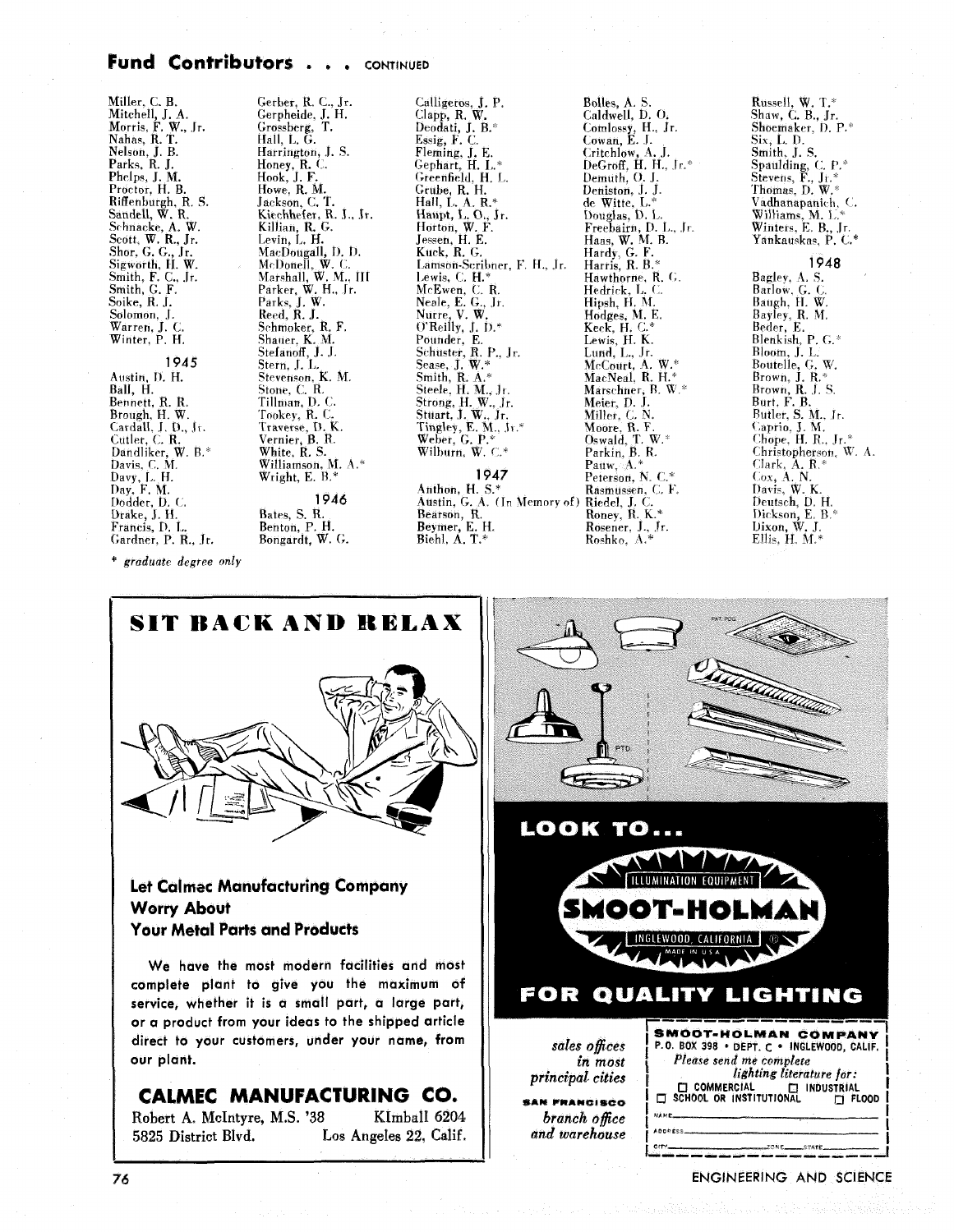## Fund Contributors . . . CONTINUED

Elms, J. C.<br>Ferguson, R. W.<br>Ferrell, R. A.<br>Fletcher, J. C.\* Fletcher, J. C.<br>Fletcher, T. C.<br>Jallerton, P. W., Jr.<br>Garber, M.<br>Gleghorn, G. J., Jr.\*<br>Glover, P. N.<br>Gray, R. A.\* Green, H. W. Harrison, S. R.<br>Harrison, W. D.<br>Heppe, R. J.\* Hybertsen, H. M. Kaplan, A. Kaplun, S. King, R.I. Lang, T. G. Lewis, H. B., Jr. Lovelace, D. E. McEuen, A. H.<br>MacMillan, R. S. Markowitz, I. L. Maurus, R. A., Jr.<br>Mitchell, G. H., Jr. Moody, C. C. B.<br>Moore, H. J., Jr. Mullen, J. K. Murphy, C. G.<br>Paul, C. C.\* Phillips, E.V. Poindexter, R. W. Folndexter, A.<br>Reed, A. W.\*<br>Rigsby, G. P.<br>Roberson, H. L. Robinson, L. A.

Roehm, R. M.<br>Rypinski, C. A., Jr.<br>Scheck, F. F.<br>Scott, G. R.<br>Selliker, D. L.<br>Silliker, D. L. Spellmann, R. A.<br>Spooner, M. E., Jr. Steenson, B. O. Strain, D. C. Susskind, C. Cussianu, C.<br>Talmadge, R. B.<br>Tang, K. K.<br>Thomas, J. W.\* Ure, R. W. \* Waters, A. E., II Wechsler, J. W.<br>Wenzel, W. A.\* Wilkinson, D. P. Williamson, W. J.<br>Williamson, W. J. Worcester, B. A. Zacharias, R. 1949 Allinder, F. S., Jr.<br>Andres, J. M.<br>Archer, W. E. Basham, W. L.<br>Berry, V. J., Jr.\*<br>Beveridge, J. H.\* Brown, D. R. Bryson, A. E., Jr.<sup>\*</sup><br>Cagle, B.<sup>\*</sup> Carter, H. C.

Carus, M. B.<br>Comstock, G. E., III\*<br>Curray, J. R.<br>Danielson, W. E.<br>Darling, R. E.\*<br>Dolan, E. J.<br>Dropes, A. G.<br>Drapes, A. G.<br>Quiort, E. C.<br>Dufort, E. C. Englar, C.<br>Fisk, E. P. Fletcher, A. N.<br>Forester, R. D.<br>Funk, R. B. Gardiner, K. W. Gardiner, K. M.<br>Garrett, J.\*<br>Gift, M. F., Jr.<br>Harris, W. N. Hayward, D. K. Hayward, P. Hayward, F.<br>Herzig, W. M.<br>Hubay, P. W.<br>Lura, T.\*<br>Karzas, W. J. Kashiwabara. N. Keinonen, F. W. Keinonen, F. W.<br>Kermeen, R. W.<br>Kiddet, P. H.<br>Knight, C. H., Jr.<br>Kohnen, K. D. Kostelac, J. F. Lane, C. A.<br>Lane, C. A.<br>Lawford, V. N.\* Liberman, D. A. Love,  $J$ ,  $R$ . McIntosh, J. A.\*

McKay, R. A.<br>McPhate, J. A. Machetanz, F. A. Maun, E.\*<br>Mitchell, O. L. Morgan, G. R. Morrison, R.<br>Morrison, R.<br>Muehlberger, W. R. Myers, R.<br>Paine, W. O., Jr. rame, w. O., J.<br>Paterson, D. W.<br>Peterson, D. W.<br>Petrulas, T. G.<br>Pilling, R. R.<br>Powell, D. O.<br>Prevost, W. G.<br>Rise, H. N. " Roesch, W. C.\*<br>Rose, T. W. Rosicky, F. G.\*<br>Ryder, D. D. Saltman, P. D. Saturan, 1: D.<br>Satre, L. H.<br>Schneider, F. C.<br>Shelton, F. H. Shibata, H. H.\*<br>Simons, W. H.<br>Six, G. D.<br>Smith, W. W., Jr.\*<br>Stewart, R. M., Jr. Sundsmo, A.<br>Terriete, R. T. Terriere, K. I.<br>Terwilliger, K. M.<br>Vaughan, P. A.\*<br>Vogel, M. C. Vreeland, T., Jr. Walquist, R. L.

Ward, W. W.\* White, J. L. Wilts, J. R.\*<br>Witkin, D. E.\*<br>Woods, W. C. A.

#### 1950

Baker, D. R. Bartz, D. R. Blom, C. J.<br>Brooks, M. C.\*<br>Buck, R. P. Burriss, W. L. Calhoun, W. D.<br>Calhoun, W. D.<br>Cockell, L. C., Jr.  $Cox, W. P.$ Dayman, B., Jr. Erickson, R. A. Fink, N. S.<br>Frick, L. F.\* Gage, B. M. Greene, J. M.<br>Hakala, P. E.\*<br>Hall, M. A. Howell, P. A Humphrey, F. B. Katz, L.<br>Katz, L.<br>Kendall, D. V. Kiceniuk, T.\*<br>Kiceniuk, T.\*<br>Knipe, R. H. Korkegi, R. H.\* Eynn, S.<br>McCaldin, J. O.<br>McLellan, A. E.<br>McLellan, W. H.<br>MacAllister, R. V.\*





## **BOOKS:** Technical & Otherwise

Whether you read in a specialized field, or whether your literary range is boundless you're most likely to find the book vott seek at VROMAN'S.

(Try VROMAN'S, too, for desk supplies and quality gift ideas.)



# ALLEN MACHINE & TOOL CO. Designers and Builders of Special Machinery and Tools Also General Machine Work Compton, California 13409 S. Alameda Street Phones: NEvada 6-1219 - NEwmark 5-8141 Itkinson

**IBORATORY** 

RALPH B. ATKINSON '30-7070 Sunta Monice Blvd., Hollywood 38, Calif.

PHOTO CHEMICALS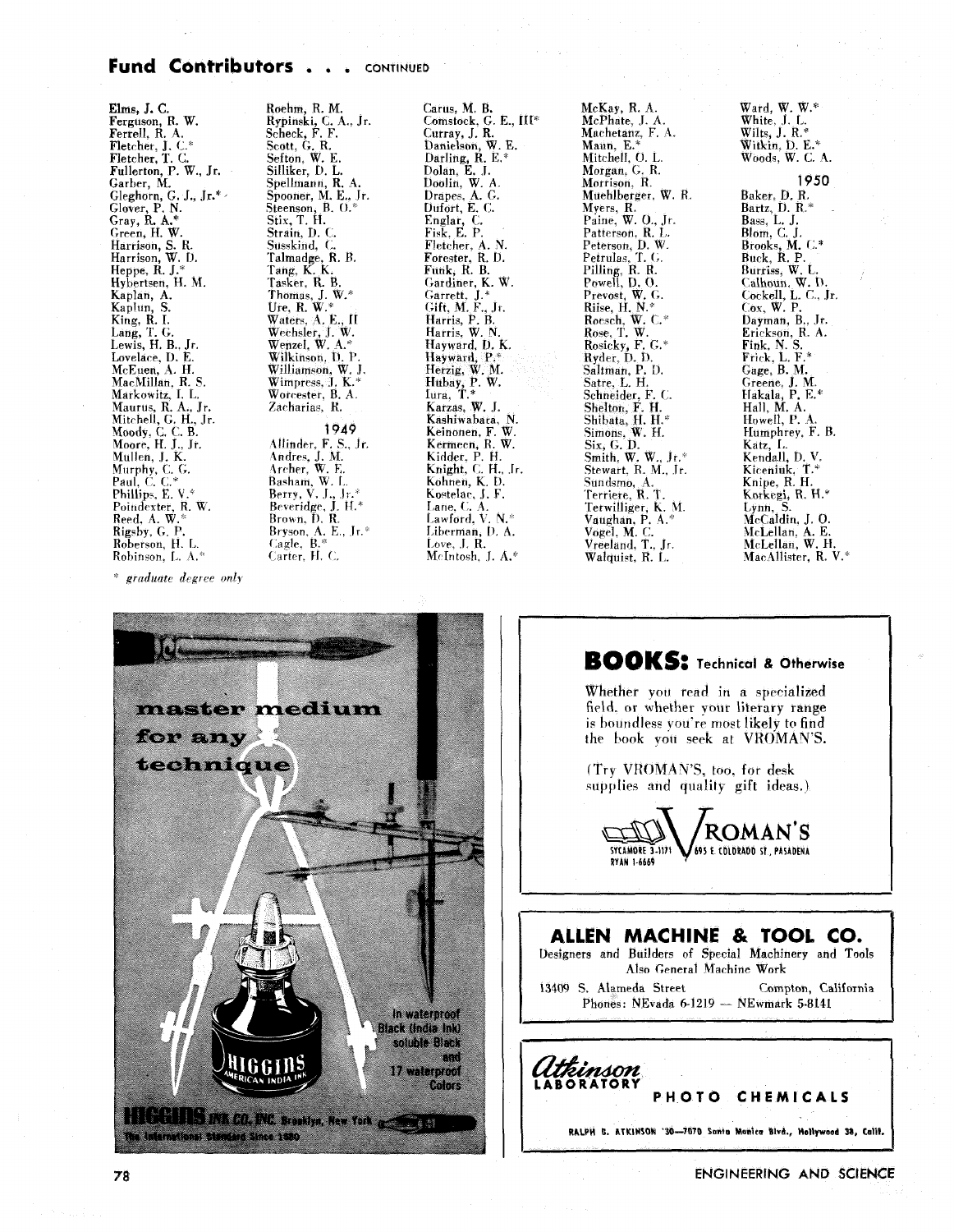# Fund Contributors . . . CONTINUED

| MacKenzie, D. B.     | Cobb, R. E.        | Bettman, M.*          | Cosand, N. H.            | Dryden, F. D.       |
|----------------------|--------------------|-----------------------|--------------------------|---------------------|
| Markoff, D.          | Connelly, R. F.    | Blair, R.             | Curran, D. C.*           | Dunn, C., III       |
| Marks, C.            | Denton, J. Q.      | Butler, S. E.         | Daw, E. H.               | Eklund, L. $G.*$    |
| Meghreblian, R. V.*  | Edwards, W. G.     | Callaghan, M.         | Delcamp, J. N.           | Evleth, E. M., Jr.  |
| Mosich, J. T.        | Elder, J. K.       | Cook, S. P.           | Eager, W. J.             | Gauss, E. J.        |
| Pastan, H. L.*       | Fee, J. R.         | Cram, E. R. $*$       | Gardner, W. D.           | Gillespie, F. E.*   |
| Picciotto, R. A.     | J. V. Hallstrom    | $Cuff$ , L.           | Gartner, G.              | Johnson, H. E.      |
| Pinckard, J. H.*     | J. Hermann*        | Davis, R. S.          | Gee, J. D.               | Kennedy, M.*        |
| Proud, W. H.         | Homewood, R. H.*   | Dickinson, R. R.      | Haire, A. M.             | Kidder, J. N.       |
| Quandt, R. L.        | Hooper, F. L.      | Ghauri, W. K.         | Haskell, R. A.*          | Lynam, $R$ , $W$ .  |
| Rains, D. A.         | Ibers, J. A.       | Greene, M.            | Hendrickson, J. A.       | Miller, P. D.       |
| Reinceck, H. E.      | Ito, H.            | Groner, S.            | Hunt, H. R. $*$          | Mitchell, J. C.     |
| Riesenfeld, W. B.    | Jaskowsky, W. F.*  | Hanna, D. L.          | Ireland, R. O.           | Murray, J. J., Jr.* |
| Robertson, G. D.*    | Johnston, J. B.    | Holm, R. J. $*$       | Jenkins, W. A., II*      | Peyton, J. J.       |
| Ross, M. N.          | Joyner, T. B.      | Howell, J. L.         | King, K. R.              | Potter, $D. B.*$    |
| Rutherford, J. B.*   | Kamei, H.          | frwin, W. W.          | McCormick, W. D.         | Richards, L. W.     |
| Schroeder, D.C.      | Kendrick, J. B.*   | Israelsen, B. P.      | Mager, A.*               | Rowley, J. K.*      |
| Schuyler, A. H., Jr. | Kinkel, J. F.      | Johnson, H. E.*       | Marshall, D.             | Vold. R. $C^*$      |
| Solomon, G. E.*      | LeMay, D. B.       | Karasawa, R.Y.        | Moore, G. H.             | Wallerstein, G.*    |
| Spencer, E.          | Madden, R. W.      | Kelly, P. M.*         | Nicholson, K. F.         | 1955                |
| Stillman, D. W.      | Martin, H. F.      | Larson, C. V.         | Ogawa, H.                | Ames, J. E.         |
| Stone, R. J.         | Merkel, G.         | Lee, $D. A.$          | Ogilvie, J. M.           | Barrios, A. A.      |
| Stowe, B. B.         | Merritt, R. G.*    | Love, $D. R^*$        | Rambow, C. A.            | Biggers, W. D.      |
| Strauss, B. S.*      | Mickey, F. E.*     | Perpall, R. C.        | Ross, G. H.              | Cestari, V. M.      |
| Weeks, L. W.         | Narud, J. A.       | Phillips, R. M.       | Shear, H.                | Cochran, R. R.      |
| Wikholm, W. A.       | Nuno, R. K.        | Preston, H. G.        | Spencer, R. L.           | DeWiest, R. J. M.*  |
| Wilmarth, W. W.*     | Paigen, K.*        | Quon, $P^*$           | Stevens, D. F.           | Furshpan, E. J.*    |
| Worrell, E. A.       | Pardee, R. S.      | Rogers, J. J. W.      | Stockebrand, T. C.       | Graetch, J. E.      |
| Wright, R. B.        | Paulson, C. T.     | Russell, T. L.        | Stofel, E. J.            | Howard, W. M.*      |
| Zwick, S. A.         | Pfeiffer, W. F.    | Schlipf, L. H.*       | Sutton, G. W.*           | Jali, R. M.         |
| 1951                 | Plapp, $J. E.*$    | Serdengecti, S.*      | Taylor, T. T.*           | James, G. T., Jr.*  |
| Adler, R. G.         | Ragon, R. B.       | Snider, A.            | Walker, J. D.            | Johnson, C. W.      |
| Ahlers, R. H.*       | Rathje, D. S.      | Staten, W. H.*        | Wallcave, L.*            | Lewis, J. P.        |
| Baily, F. G.         | Sawyer, G. M.      | Stegall, G. E.*       | Warmanen, L. A.*         | Lindley, W. B.      |
| Bible, R. E.         | Schmid, D. W.      | Thayer, P. S.*        | Willens, R. H.           | Lombardi, O. W.     |
| Bieler, B. H.        | Sharp, R. S.       | Von Herzen, R.        | 1954                     | Manatt, S. L.       |
| Blanchard, D. M.     | Staples, D.*       | Webber, W.            | Abbott, J. L.            | Mandell, J. D.*     |
| Boblett, E.V.        | Steese, C. M., Jr. | Wise, $W$ . L.        | Anderson, W. F.*         | Menetrey, W. R.     |
| Bookee, J. R.        | Sutcliffe, $H.*$   | $Y-T$ Wu, $T.*$       | Anson, F. C.             | Miles, R. F., Jr.   |
| Boyer, R. G.         | Walp, R. M.        | 1953                  | Autrey, S. W.            | Parkill, S. F.      |
| Brown, E. A., Jr.*   | Wylly, $A.*$       | Anderson, C. A., Jr., | Boyd, G. D.              | Ragsac, R. V.*      |
| Bunker, R. S.        | 1952               | Asakawa, T.           | Cameron, S. A.           | Shumate, P.         |
| Butler, T. J.        | Aagaard, P.        | Atkinson, J. H., Jr.* | Caughey, T. K.*          | St. Clair, C. S.    |
| Caldwell, R. T.      | Abt, H. A.*        | Beale, W. T.*         | Chamberlain, S. J., Jr.* | Stuart, J. L.*      |
| Carter, $J. M.*$     | Arthur, P. A.*     | Benjamin, C. E.       | Concus, P.               | Teague, A. J.       |
| Cavers, S. D. $*$    | Bader, M.          | Boroughs, H. J.*      | Crosby, J. C.            | Welch, D. E.        |
| Clark, B. H.         | Baier, R. W.       | Cantrell, C. R., Jr.  | Croswhite, H. L.         | Wilson, D. M.*      |
| Cleland, G. $H.*$    | Becker. J. L.*     | Carpenter, H. J.*     | Dikkers, R. D.*          | H.T Yang*           |

\* graduate degree only

## **DAMES & MOORE**

Trent R. Dames '33 William W. Moore '33 Soil Mechanics Investigations General Offices: 816 West Fifth Street, Los Angeles 17<br>Regional Offices: Los Angeles, San Francisco, Portland,<br>Seattle, Salt Lake City, Chicago, New York, Atlanta, London

### **OLNEY BROTHERS** RUG AND FURNITURE CLEANING

ORIENTAL RUG EXPERTS

312 N. Foothill Blvd. Pasadena 8, Calif. SYcamore 3-0734



455 EL DORADO, PASADENA 5, CALIFORNIA

# SMITH-EMERY COMPANY

since 1910 **Chemists-Engineers** Chemical and Physical Testing Laboratories 781 E. Washington Blvd. Los Angeles 21, California Member American Council of Commercial Laboratories

# Alumni and Undergraduates **HOMECOMING DANCE**

**Saturday Evening, October 13 Scott Brown Gymnasium** 

#### TRUESDAIL LABORATORIES, Inc. Write for Brochure & Bi-monthly Publication "CHEMISTRY IN ACTION"

4101 No. Figueroa St. • Los Angeles 65, Calif.<br>CApitol 5-4148 CHEMISTS BACTERIOLOGISTS ENGINEERS C.E.P. Jeffreys Ph.D., '31 Technical Director

Charter Member **ACIL** 

#### ENGINEERING AND SCIENCE